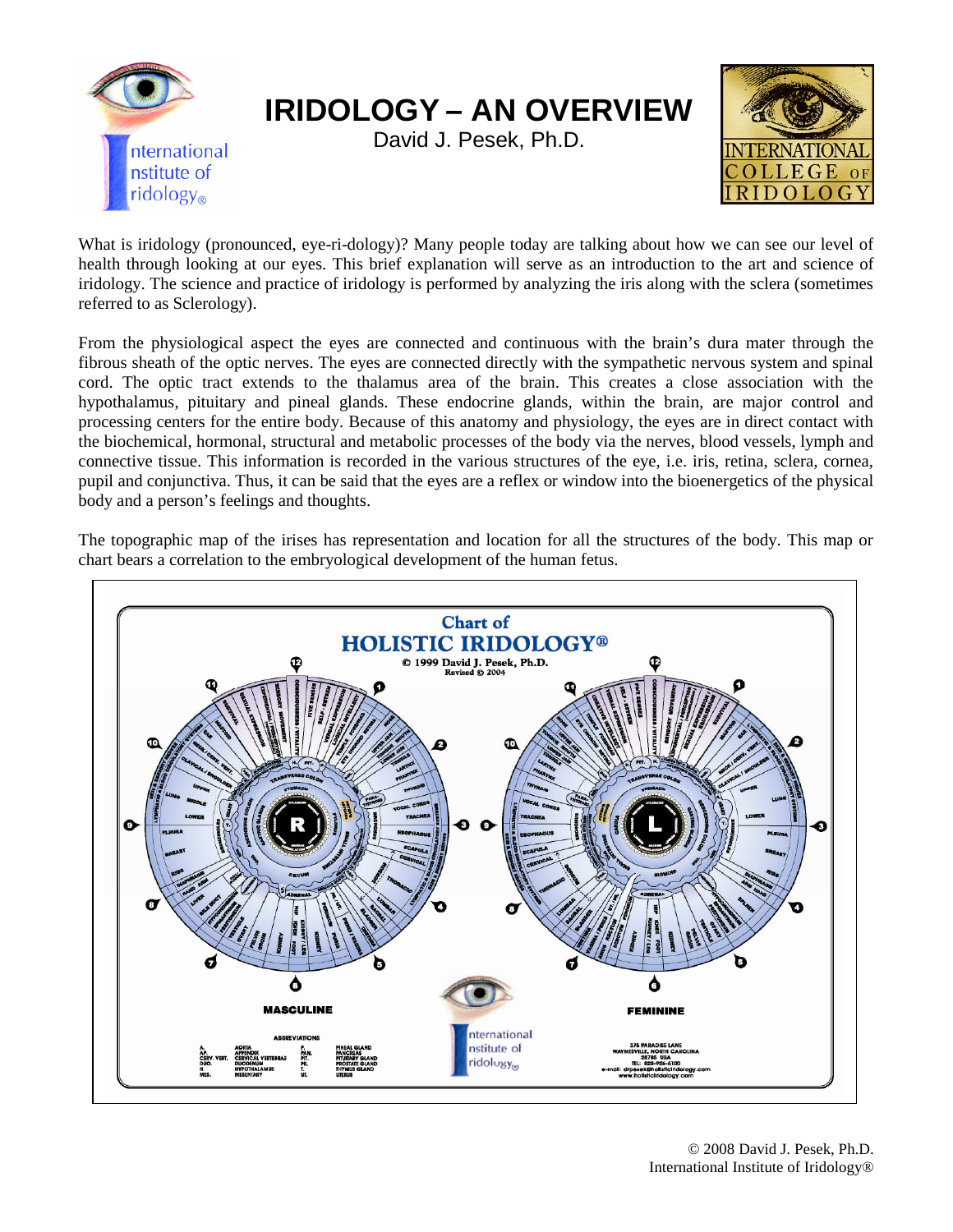Genetic information about an individual's strengths and weaknesses can be interpreted through the connective tissue of the irises, including its structure, pigmentations and accumulations. The patterns of the trabeculae that comprise the visible aspects of the iris are unique to the individual. Health conditions that develop over time can be analyzed by changes in the retina, sclera, cornea, pupil and conjunctiva. These changes in health are a function not of genetics alone but also of the ways a person eats, drinks, feels, thinks and lives.

Iris analysis can uncover hereditary predispositions to degenerative conditions and early pathogenesis decades before symptoms occur or diagnostic testing may reveal. Thus, it is a valuable asset for preventive healthcare.

The science and practice of iridology is not new. The oldest records uncovered thus far have shown that a form of iris interpretation was used in Central Asia (Mesopotamia) as far back as 1,000 BC, nearly 3,000 years ago. Hippocrates, the "Father of Medicine" was born in approximately 460 BC in Greece on the island of Kos. It is known that he looked in the eyes of his patients for health information. He said, "Inquiries are to be made and symptoms are to be noted, those in the whole countenance, those on the body and those in the eyes." He was regarded as the greatest physician of his time. In the Bible, St. Luke writes that Christ said, "The lamp of your body is the eye. When your eyes are sound, you have light for the whole body, but when your eyes are bad, you are in darkness."

In the year 1670, the physician Philippus Meyens, in his book, Physiognomia Medica, described the division of the iris according to organ regions of the body. The Viennese ophthalmologist, Beer, did not know of these old views on iris analysis. Yet, in his 1813 publication, Textbook of Eye Diseases, he wrote, "Everything that affects the organism of an individual cannot remain without effect on the eye and vice versa."

A Hungarian, Dr. med. Ignaz Péczely (1822-1911), published a book in 1880 entitled, Discovery in Natural History and Medical Science, a Guide to the Study and Diagnosis from the Eye. This book achieved an international renown and he is considered the father of modern iridology.

During the first half of the  $20<sup>th</sup>$  century, iridiagnosis (as it was called then) was utilized here in the USA primarily by medical doctors. The following is a quote from Henry Lindlahr, M.D. circa 1919. "The 'regular' school of medicine (allopathic), as a body, has ignored and will ignore this science (of iridology), because it discloses the fallacy of their favorite theories and practices and because it reveals unmistakable the direful results of chronic drug poisoning (pharmaceuticals) and ill advised operations." Due to increasing political and economic pressure upon medical schools by the emerging pharmaceutical industry, the teaching of iridology was removed from the curriculum. Eventually this art and science was lost within the allopathic medical practice. However, it was kept alive by naturopathic physicians in the latter half of the  $20<sup>th</sup>$  century. Most notably, Bernard Jensen, D.C., N.D., Ph.D. of the U.S.A. was the champion of this valuable tool of assessment until his passing at 93 years of age. Also of significant import were two of Dr. Jensen's contemporaries, Hp. Josef Deck and Hp. Josef Angerer of Germany. Today, iridology is practiced worldwide, and in Europe it has been used clinically for generations.

An advanced system of iris analysis, called Holistic Iridology®, researched and developed by David J. Pesek, Ph.D., includes and goes beyond the traditional physical assessment. Through this leading edge system it is possible to understand the "whole" person. Mental, emotional and spiritual aspects can also be interpreted along with the physical.

Each eye gives us different information. The left eye correlates with the left side of our body, which is that feminine, creative, conceptual and intuitive side of us. The right eye correlates to the right side of our body, which is that masculine, analytical, linear and practical side of us.

By being made aware of their conscious and subconscious behavior patterns and influences of genetic memory, beyond just physical characteristics, individuals are able to understand the origins of their conditions and afflictions, enabling them to positively transform their lives on all levels. Thus, Holistic Iridology® is an excellent tool of analysis for prevention of illness and disease at the root causes, thoughts and feelings. In many cases, conditions can be detected 30 years or more prior to symptoms of poor health or clinical evaluations showing imbalance or disease. A high-risk area in the body can actually be observed in an infant. Thus, it is possible to assess potential pathogenesis decades before onset from a holistic perspective.